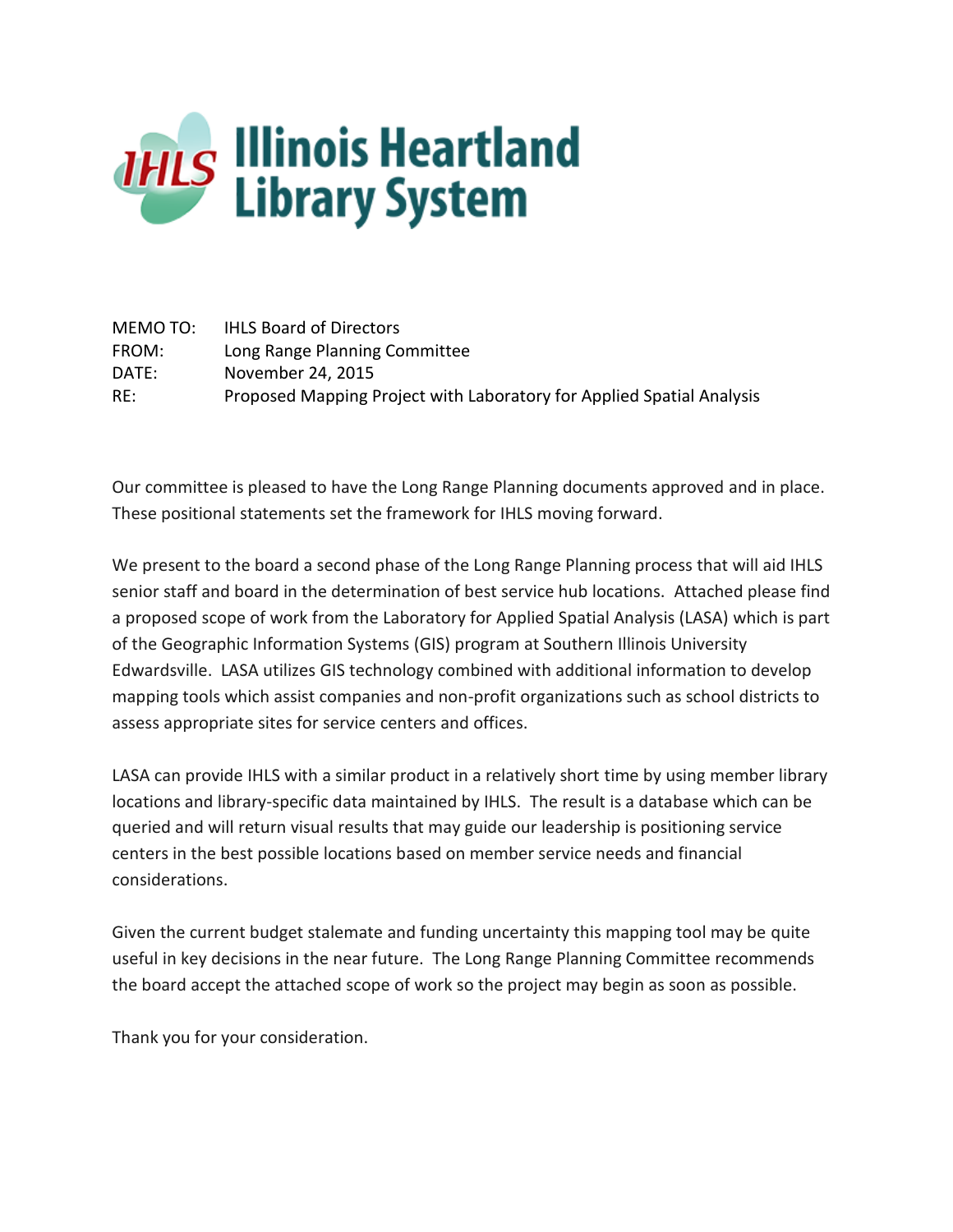## **Draft Scope of Work Illinois Heartland Library System (IHLS)**

## **Overview**

On October 15 of this year, Laboratory of Applied Spatial Analysis (LASA) Director Dr. Randall Pearson met with Leslie Bednar (IHLS Executive Director) and Ellen Popit (IHLS Membership and Grants Director) to discuss the potential for analyzing the spatial and locational efficiency of the three IHLS Delivery Hubs located in the Illinois municipalities of Champaign, Du Quoin, and Edwardsville. These Hubs service a large geographic area within central and southern Illinois with 537 member library locations. The results of these discussions were as follows:

- Geographic modeling (service area modeling) is technically possible using today's geographic information system (GIS) software, however, it requires very specific information for input such as detailed roads, Hub Locations, member library locations, delivery frequency information, volume information, Current IHLS boundary, current service area boundaries and routes, etc.
- Some of this information resides at the Illinois State Library (ISL), some of it resides within IHLS, and some of it resides at LASA from past contracts with the ISL.
- While LASA has the capability to perform service area analysis, without considerable input from knowledgeable IHLS personnel, the results would probably be less than meaningful and would require too many iterations to meet the short timeline required of this project. GIS technology is much more powerful when integrated with individuals with expertise and experience in the subject being investigated.
- Considering the above points, it was agreed that the best course of action was:
	- o for LASA to build an ArcMap GIS database for the IHLS that includes detailed roads, county boundaries, municipalities, IHLS boundary, Hub Locations, member libraries (type, location, volume, delivery frequency, etc.), current delivery routes by Hub, and other necessary layers that may be available from the ISL in digital format.
	- o for LASA and IHLS personnel to work closely together to analyze (using the GIS system) the efficiency/inefficiency of current Hub locations (considering all three Hubs, considering all possible combinations of two Hubs, and considering only one Hub) AND to analyze the potential efficiency/inefficiency of moving the